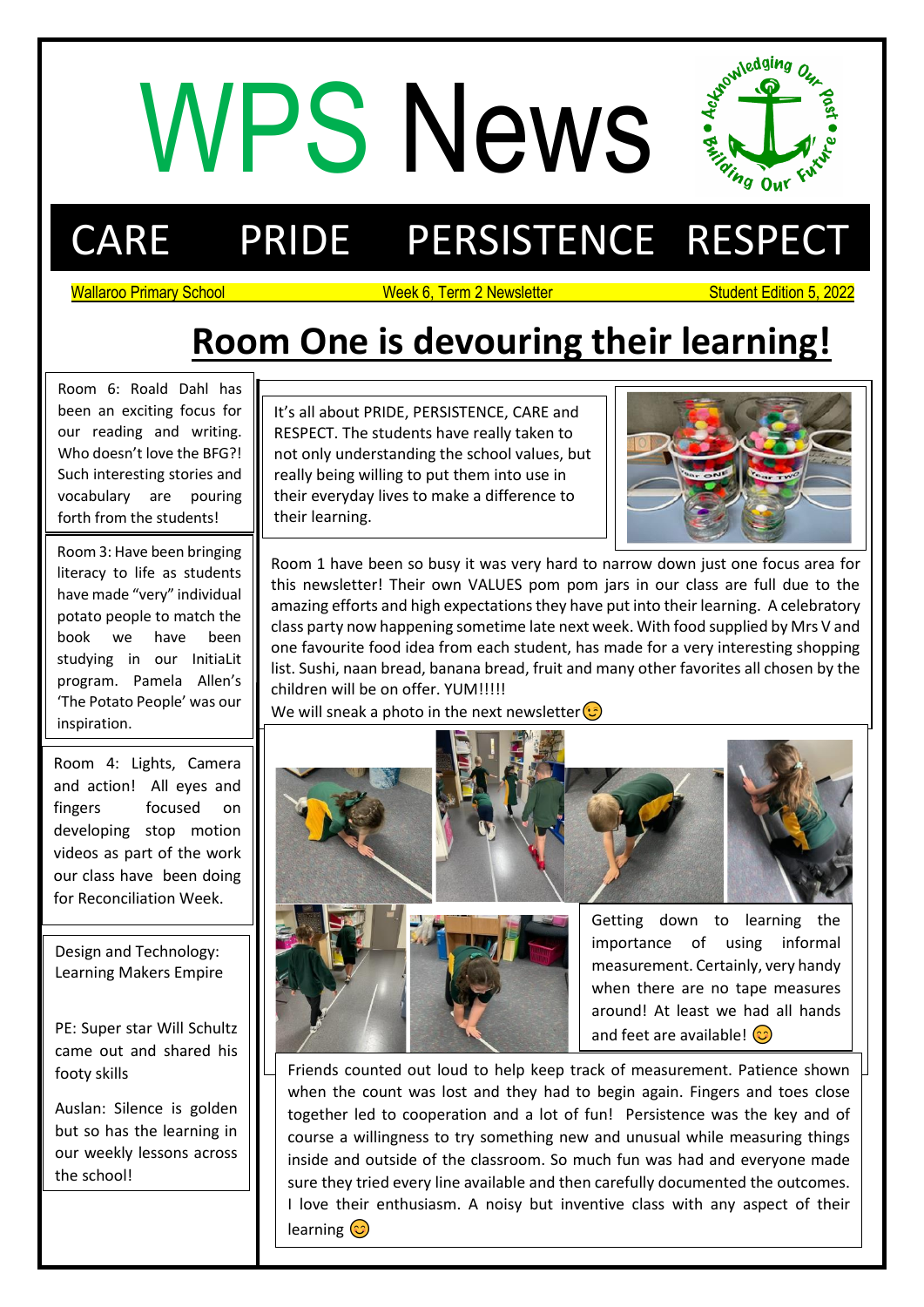

Website: www.wallaroops.sa.edu.au Email: dl.0459.info@schools.sa.edu.au Phone: 88 232 190



Dear Families,

As we approach the long weekend, I wish all families a safe and relaxing break, extended by one day due to the pupil free day on Tuesday 14th. Staff will be undertaking professional development and look forward to seeing our students back on Wednesday the 15<sup>th</sup>.

**Student Wellbeing and Engagement survey (WEC):** As part of supporting student agency, students between years 3 and 6 are invited to complete a survey each year that asks them about their views on wellbeing and engagement with school. The WEC provides all government schools with information to support improving and maintaining students' health, happiness, wellbeing and relationships. It gives schools, the community and government an insight into what needs to happen to make sure students experience success and are provided with resources and opportunities to reach their full potential. **The wellbeing and engagement collection survey asks young people how they think and feel about their experiences, both inside and outside of school.** The survey is split into 4 key areas with questions relating to:

- emotional wellbeing
- engagement with school
- engagement in learning
- health and wellbeing out of school

**Emotional wellbeing:** Between 80-90% of students at WPS experience moderate to high wellbeing in happiness, optimism, satisfaction with life, emotion regulation, and sadness.

**Engagement with school: Overall:** Our heightened focus on wellbeing is reflected in the increase in a number of areas since 2021. There has been improvement in student's **high wellbeing** in organised activities, sports, sleep, nutritionbreakfast, cognitive engagement, perseverance, cyber bullying, social bullying, verbal bullying, friendship intimacy, school belonging, emotional engagement with teachers, important adult at school, emotion regulation, satisfaction with life, optimism and happiness. Areas for our future work will be in supporting students with their 'worries' and 'wellbeing literacy'.

**Notable increase in Music and the arts** has moved from 62% to 85% high wellbeing status, the highest it's been since the survey began, an increase in 23% between 2021 and 2022. Music is fundamental to who we are, with the Wallaroo Primary involvement in the Department for Education music strategy reflected in these results. *Music is noted to enable and inspire learning across the curriculum. It builds the skills and experiences our young people will need for a future world that is global, increasingly complex, and connected- creativity, communication, critical thinking and collaboration are at the forefront of our arts programs*. At Wallaroo, not only do our early years sing rhymes and involve singing through the day, they have music lessons that help explore these concepts. Music is taught R-6. **Staffing:** 

**Farewell:** I'd like to congratulate **Bianca Newchurch** on winning an ACEO cluster position for the remainder of this year. I'd like to thank Bianca for her support of our Aboriginal students and their connection to country. She has worked tirelessly to ensure that the Nharangga language remains a living language throughout our curriculum. Her last day will be Thursday 16<sup>th</sup> June.

**Congratulations:** Following consultation with our personnel advisory committee and HR, we were able to roll over **Jen Heinrich's** position as wellbeing leader to include 2023. This is due to her consistent and relentless work in supporting all students with their wellbeing and engagement.

Welcome: James Sherwin will be joining us on Friday's as an SSO until July. James, in his final year training to be a teacher, will be supporting identified students to connecting to their learning. **Mid-year intake for preschool and school**

We are introducing a mid-year intake into preschools and schools to give families and children earlier access to highquality educational programs.

**The mid-year intake** will commence for children starting preschool in 2023 and students starting school in 2024.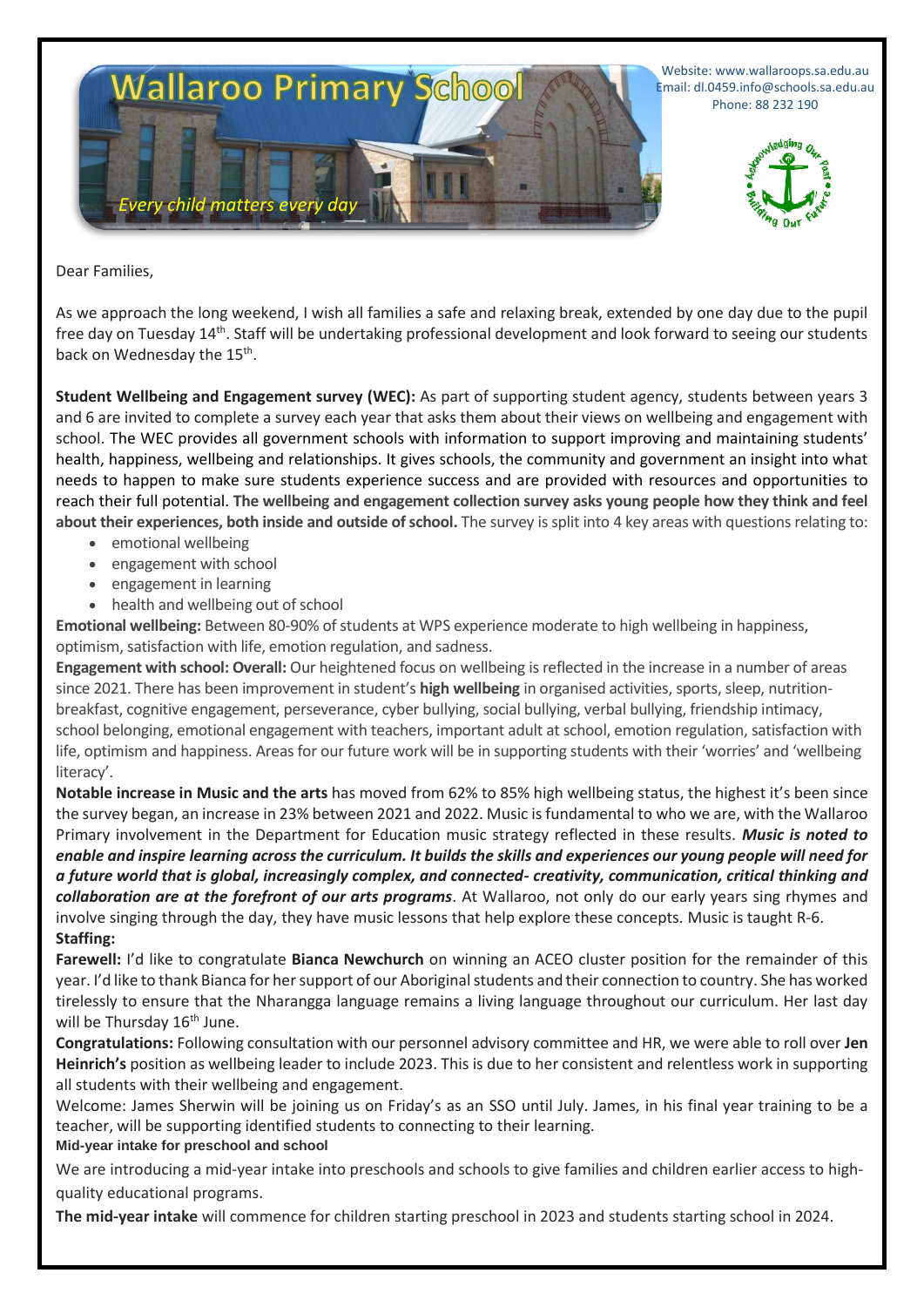Children who turn 4 years of age from 1 May to 31 October can apply to start preschool at the start of term 3, 2023. All preschool children will continue to receive 600 hours of preschool across 4 terms. Further information will be released during 2022 and 2023. *Dominica Thomson* Principal



**Congratulations** to the following students on demonstrating one or more of our school values. The students were presented with their awards at our Week 4 Assembly.

Chase, Archer, Georgia, Paris, Jamie, Tara, Leeann, Ruby and Jackson





We are now entering our fifth year with Ashton Scholastic providing us with their 'Star Reader' initiative. They have given our school prizes and certificates to be handed out through the year. Each assembly one student from each class will receive a certificate, bookmark and sticker from their teacher in recognition of reading success. Also at each assembly Mrs Seddon will award one student from the school for their reading with a gift bag and certificate.

Term 2 Week 4 Assembly winners

| Room 1 | Kyron Atkinson | Room 3 | Ella Geldart          | Mrs Seddon | Haris Ali |
|--------|----------------|--------|-----------------------|------------|-----------|
| Room 4 | Lilly Fear     | Room 6 | <b>Richard Daniel</b> |            |           |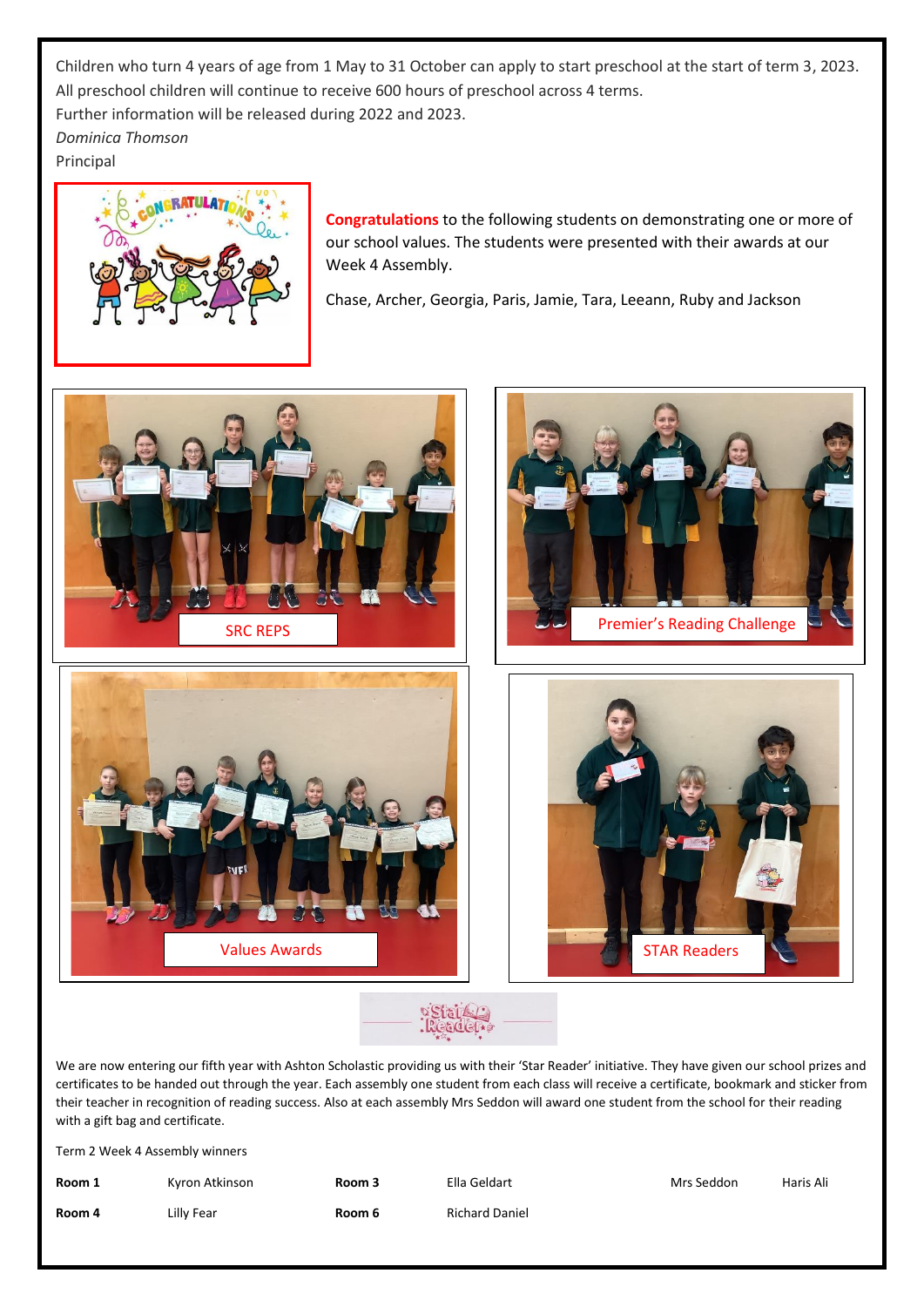## **MID-YEAR INTAKE -INFORMATION FOR PARENTS**

We are introducing a mid-year intake into preschool from 2023 and for school (reception) from 2024.

#### **STARTING PRESCHOOL**

From 2023 children who turn 4 years old:

- before 1 May continue to start preschool at the beginning of the year
- from 1 May to 31 October start preschool through the mid-year intake at the start of term 3 of that year
- after 31 October start preschool at the beginning of the following year.

Children will undertake 4 terms (1 year) of preschool, regardless of whether they start at the beginning of the year, or through a mid-year intake.

Further information about how to submit registration of interest for mid-year entry to preschool will be available soon.

#### **STARTING SCHOOL**

From 2024 children who turn 5 years old:

- before 1 May can start primary school (the first year is known as reception) at the beginning of the year
- from 1 May to 31 October start school through the mid-year intake at the start of term 3 of that year
- after 31 October start school at the beginning of the following year.

Students who start school at the beginning of the year will complete 4 terms of reception.

Students who start school through a mid-year intake (start of term 3) will complete 6 terms of reception.

#### **CHILDREN WITH DISABILITY OR ADDITIONAL NEEDS**

If you have a child with disability or additional needs, talk to the principal or preschool director about the starting time that best suits your child's needs.

#### **FURTHER INFORMATION**

Our website has key information for families starting preschool and starting school. Further information on the mid-year intake will be released as we progress.

www.education.sa.gov.au



mment of South Australia